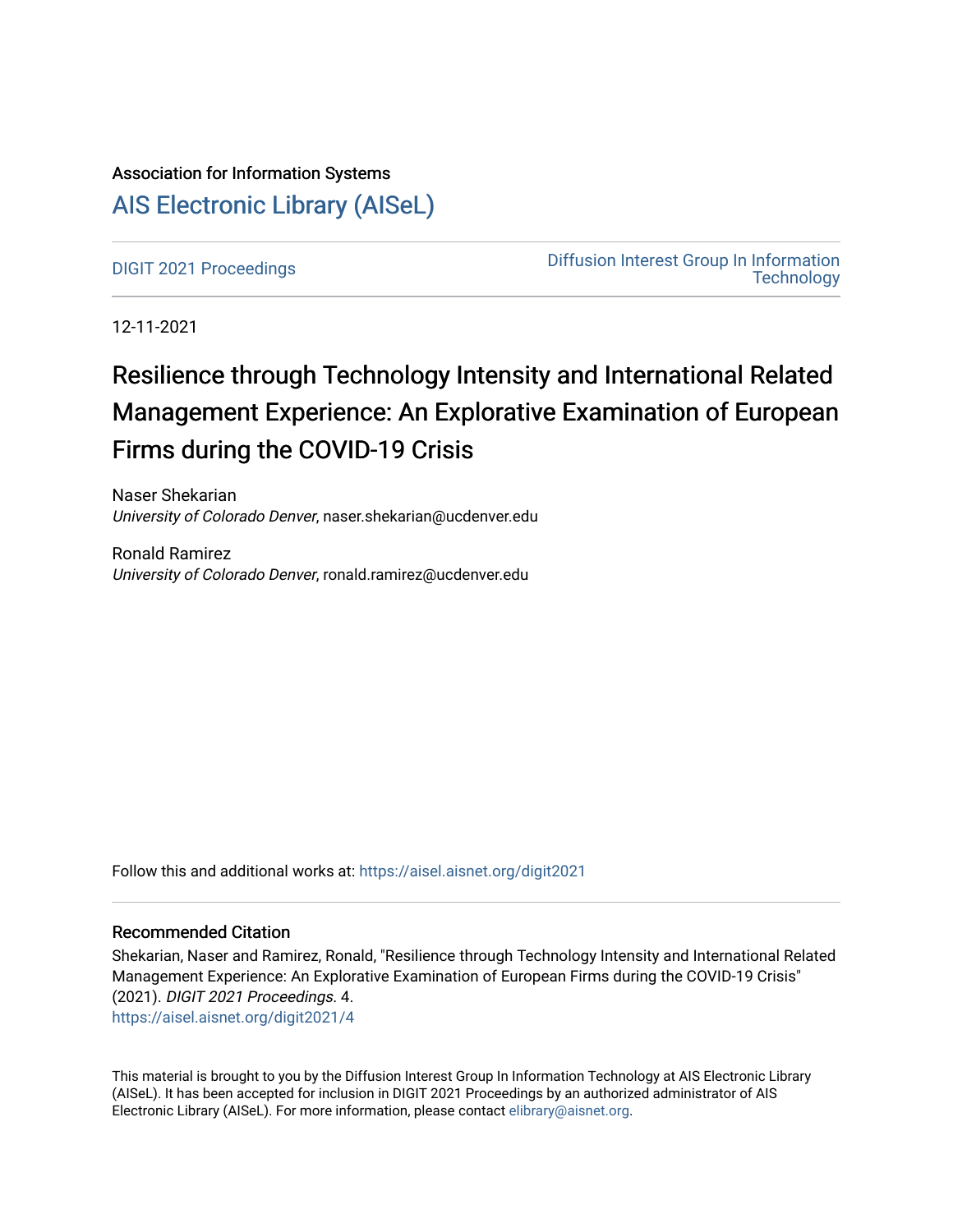# **Resilience through Technology Intensity and International Related Management Experience: An Explorative Examination of European Firms during the COVID-19 Crisis**

*Research-in-Progress*

**Naser Shekarian** University of Colorado Denver 1475 Lawrence St., Denver, CO, 80202, USA [naser.shekarian@ucdenver.edu](mailto:naser.shekarian@ucdenver.edu)

Information Systems, Business School, Information Systems, Business School, **Ronald Ramirez** University of Colorado Denver 1475 Lawrence St., Denver, CO, 80202, USA [ronald.ramirez@ucdenver.edu](mailto:ronald.ramirez@ucdenver.edu)

## **Abstract**

*Recovering from disruption and responding to a crisis is becoming a major concern for firms, especially during the COVID-19 pandemic. Prior research suggests that in the presence of uncertainty and disruption, resilience is influential in retaining performance. Less is known, however, about how organizational and technological factors come together to build a resilient firm. Using organizational information processing theory (OIPT), our study helps to fill this gap by examining the interplay between technology intensity and international related management experience to build a resilient mechanism. The empirical findings show this resilience mechanism can strengthen business performance during times of crisis. Moreover, further analysis provides new insights based on the scope of a firm's market, supply dependency, and its business sector. Specifically, the interaction of technology intensity with international related management experience makes a greater impact on the performance for firms that are operating and selling their products or services internationally, have more dependency on an international supply, and service firms. Our findings support the complementary role of international related management experience to build a resilient firm and provide managerial insights for crisis response strategies.*

**Keywords:** International related management experience, resilient firm, technology intensity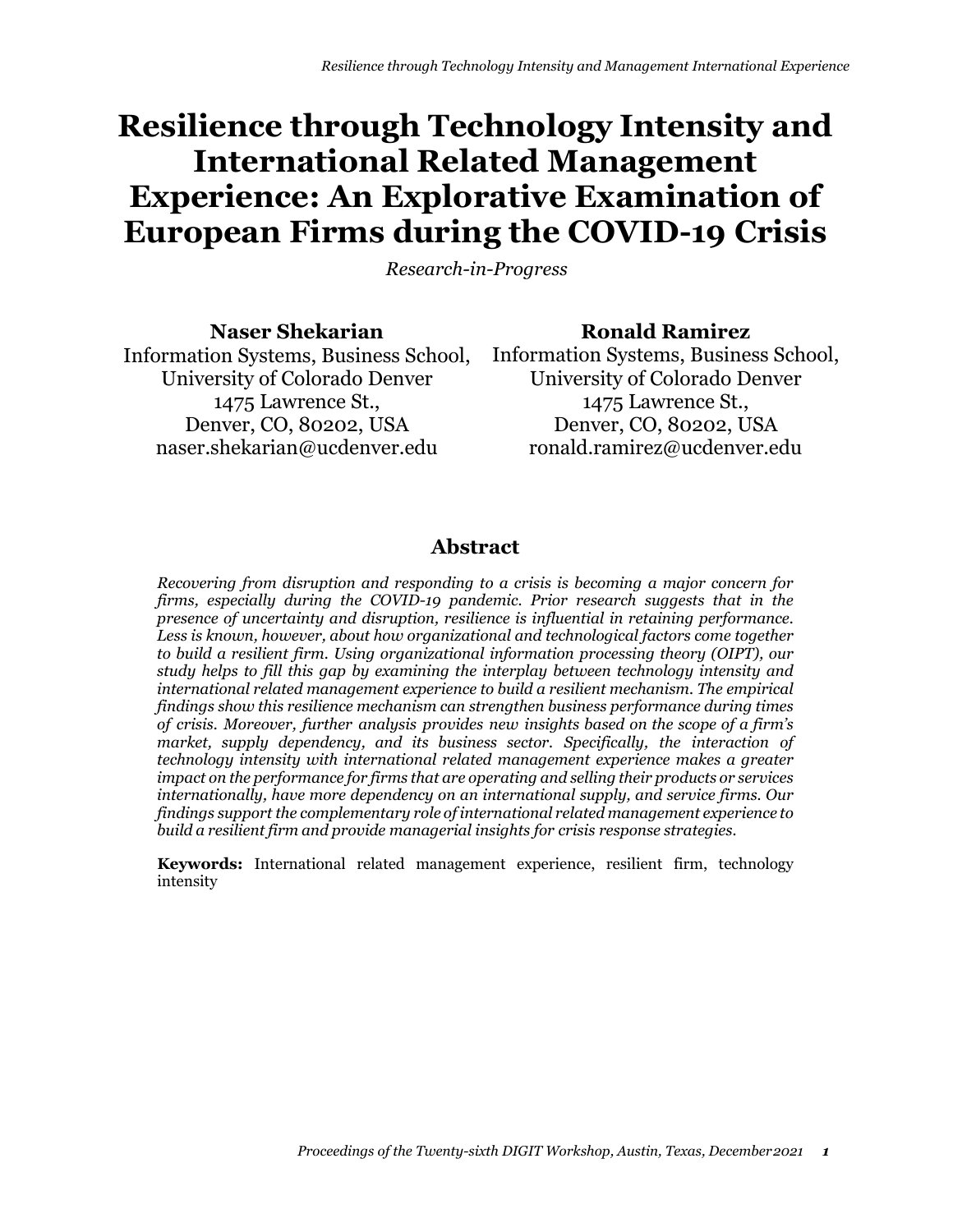# **Resilience through Technology Intensity and International Related Management Experience: An Explorative Examination of European Firms during the COVID-19 Crisis**

*Research-in-Progress*

## **Introduction**

A firm's environment can create unique challenges of different forms, from within and outside of its boundary. A natural disaster, political conflict, economic recession, equipment failure, and human error are just a few of the countless factors that can undermine the stability and viability of a firm and its environment (Sawalha 2015). Moreover, firms today operate in a world that is increasingly interconnected both socially and technologically. Consequently, it is even more difficult for a firm to resist shock, impact, and disaster while maintaining a competitive position (Annarelli and Nonino 2016). The COVID-19 crisis in both its instancy and geographic scope uniquely disrupted global business. Almost overnight, firms were grappling to serve customers, maintain regular operations, and deal with financial uncertainty. Similarly, the global supply chain was impacted significantly due to new national health conditions, border lockdowns, and changing modes of work (Gu, Yang, and Huo 2021; Ivanov 2020). Many firms experienced material delays as well as a shortage of production and service workers. Through stockouts and price pressure, these upstream disruptions had and continue to have negative implications across many industries. While interconnected and outsourced global supply chains provided price efficiency prior to the COVID-19, the crisis forced firms to look inwardly to organizational resources or to available alternative sources when developing a response (Kumar et al. 2020). Resiliency can enable a firm to cope effectively with a crisis and respond through building organizational capabilities (Sawalha 2015). Resiliency is the ability of a firm to anticipate, prepare, respond, and recover from a shock once it occurs (Annarelli Nonino 2016). Prior research shows that in times of crisis, a firm with resilient business models can perform better as compared to a non-resilient firm (Gu, Yang, and Huo 2021; Wong et al. 2020). A resilient firm is able to respond effectively and retain performance by relying on resources and structures that promote competencies and capabilities. These capabilities and competencies, in turn, help a firm to enlarge information processing and facilitate change management (Vogus and Sutcliffe 2007), two factors critical during times of disruption.

Technological capabilities play a critical role in building resiliency. IT provides capabilities to store, share, and disseminate information across a firm. Moreover, IT brings new possibilities for the way information is applied within a firm. IT facilitates organizational change through its ability to enable various dimensions of change including agility, flexibility, collaboration, and information integration (Swafford, Ghosh, and Murthy 2008; Tuanmat and Smith 2011). Moreover, in the era of pervasive digitization, where digital technologies are embedded into a wide range of products and services, the role of technology in organizational change is increasing. Adopting digital based organizational change represents a technology based solution for building a resilient firm during times of crisis. This is crucial as resilient firms need to sense market changes and process information effectively to maintain performance in uncertain times. Technology based resiliency enables a firm to acquire information processing capabilities and allows it to informate key processes like those in a product supply chain (Gu, Yang, and Huo 2021). Dubey et al. (2017), for example, show that technological capabilities are an important organizational asset that can lead to higher visibility in the supply chain, and in turn, impact supply chain performance like a reduction in inventory lead time.

Literature also highlights the role of top management and their international related experience on firm performance. According to Bouquet, Morrison, and Birkinshaw (2009), top executives with prior experience in international and prominent firms can sense new changes in the business environment and make informed strategic responses. Carpenter, Sanders, and Gregersen (2000) show that management with international experience benefits a firm in two ways; (1) substantive, as a manager with international experience has more knowledge of a firm's operations and competitive position and can help other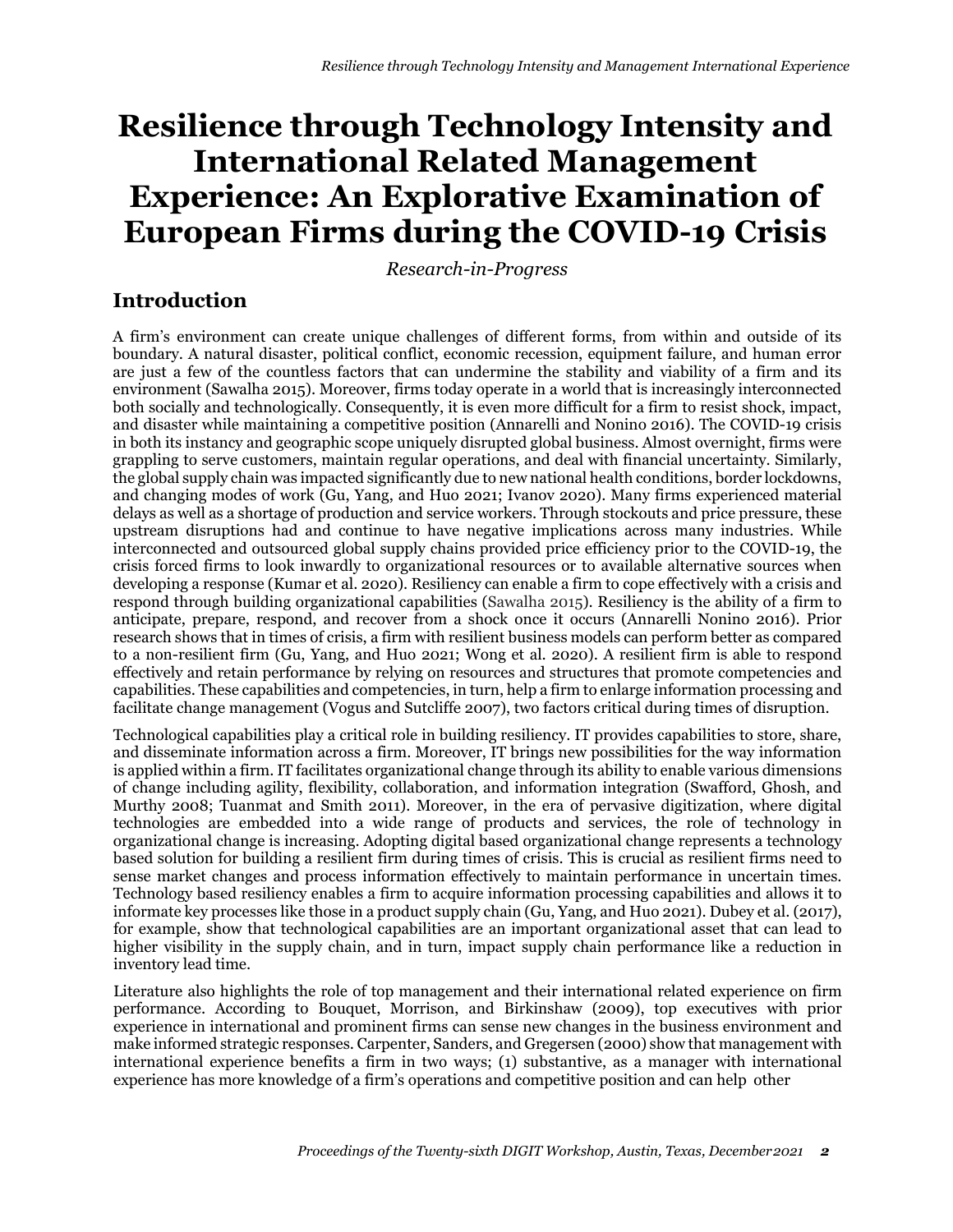executives to think globally, and (2) symbolic, serving as a role model and inspiring employees. Nielsen (2010) also highlights that top management with international experience, through a broader vision and knowledge of institutional and strategical factors, can facilitate the internationalization process and improve firm financial performance.

While these studies are informative, there is a need to reexamine the role of technology and international related management experience in the resilience of firms during times of crisis, especially given the uniqueness of the global business environment created by the COVID-19 pandemic. In addition, while technology offers an opportunity to maintain information flows and transparency across global supply chains, decisions in times of crisis like COVID-19 become non-routine. As such, the importance of management decision makers may increase as their experience can provide essential knowledge for analyzing and interpreting information for critical business decisions (Hsu, Chen, and Cheng 2013). Especially during times of uncertainty, top executives are dealing with far more information than they are able to process and handle. As such, top executives need to be selective and efficient in information processing and interpretation. In times of significant global uncertainty and disruption, we argue that international related management experience can allow a firm to harness the interconnectedness of technology and turn information into actionable insights. Together, the combination of international related management experience and technology builds a mechanism of resilience for firms. In this study, we thus examine: How does technology and international related management experience affect the performance of a firm during a crisis? To examine this question, we turn to the theory of organizational information processing (OIPT) to develop a framework of the synergistic benefits of international related management experience and technology (Smith et al. 1991). OIPT informs how technology affects organizational processes through the lens of information and its role and effect on organizational behavior and decision making (Smith et al. 1991). A firm needs to acquire information processing capability to deal with unforeseen uncertainties in an institutional environment. OIPT helps to frame how a firm can reduce uncertainty in decision making through acquiring a capability to integrate, process, and analyze different sources of information in a timely manner. OIPT has a long history of application in IT and organization research (Chou et al. 2007; Joseph and Gaba 2020; Smith et al. 1991).

We examine our theoretical framework through an empirical analysis of a cross-sectional dataset of 1.287 European firms across three countries that are important trading partners (Belgium, Netherlands, and Luxembourg). The advanced logistics infrastructure and multinational business environment of Belgium makes it a suitable context for our study. Belgium is also among the top ten counties for imports from the U.S. and operates the 13th largest port in the world (2nd biggest in Europe). The U.S. Department of Commerce also considers Belgium among the top five most important international trading partners (International Trade Administration 2020). Netherlands is Belgium's third largest import and export trading partner. Also, Netherlands and Belgium are among Luxembourg's top four trading partners (WITS 20201). Ordinary least squares results provide support for our hypotheses, indicating that technology intensity and international related management experience positively impact firm performance during times of crisis. Moreover, these critical inputs combine to positively impact firm performance during times of crisis. Also, this complementarity is stronger for firms with an international scope and for service firms, as compared to manufacturing and retail firms. Our study shows human capital is a critical complement to technology and extends research on the role of technology (Dong, Xu, and Zhu 2009; Gu, Yang, and Huo 2021; Piaskowska et al. 2021; Rai, Patnayakuni, and Seth 2006) and management experience (Hsu, Chen, Cheng 2013; Nielsen 2010; Rodenbach and Brettel 2012) in times of crisis. In addition, how both factors can combine to create a resilient mechanism (Wong et al. 2020), providing a new perspective for developing resilience strategies for crisis preparedness and response.

# **Hypothesis Development**

### *Technology Intensity*

Technology intensity refers to the depth of technology that exists in a firm and supply chain processes from within both upstream and downstream channels (Gu, Yang, and Huo 2021). Prior studies suggest that information technology (IT) positively impacts a firm and its supply chain performance through several

<sup>1</sup> https://wits.worldbank.org/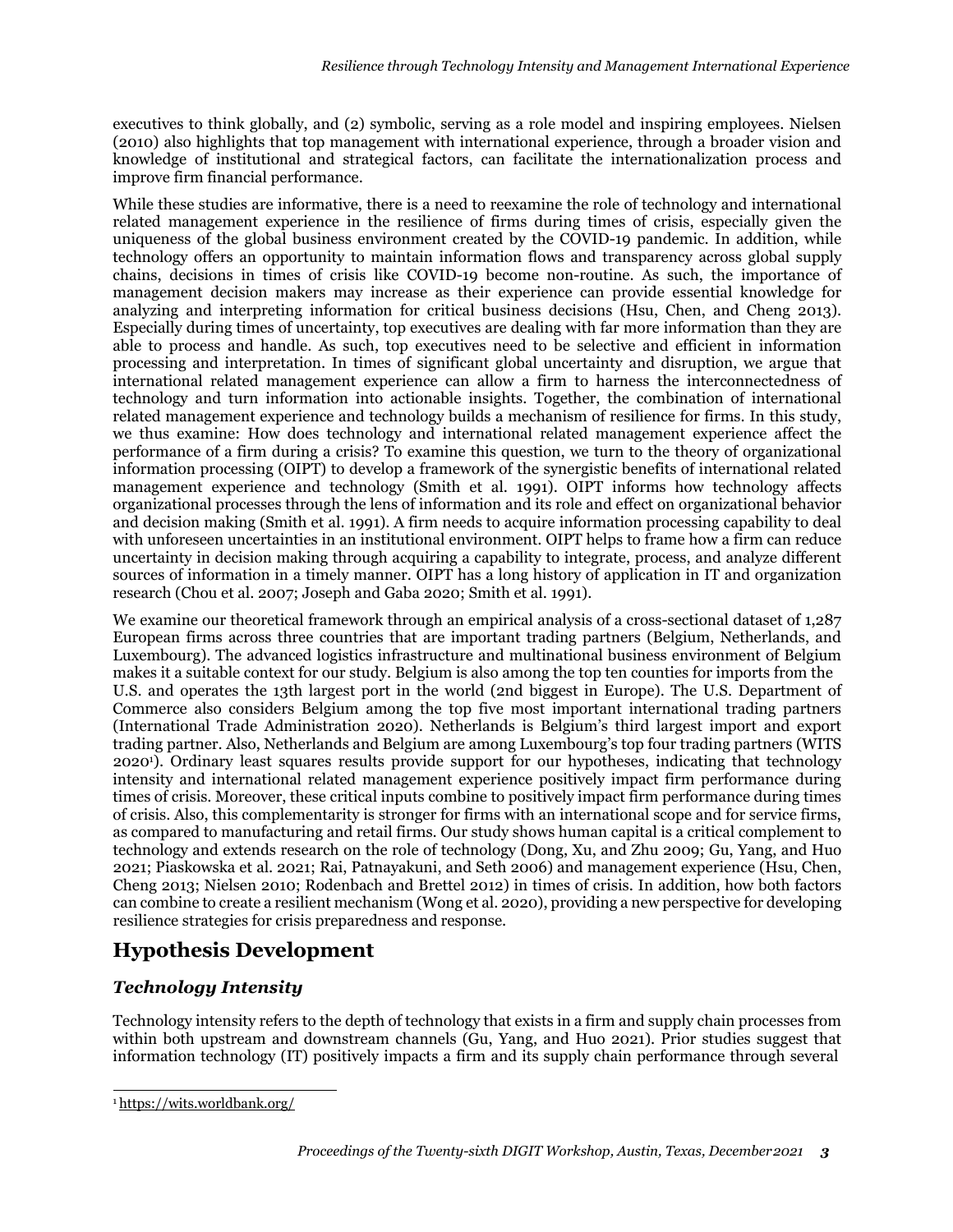mechanisms; (1) coordination, (2) information sharing, and (3) transparency. Firstly, through embedded technology, IT facilitates the coordination of processes and activities in a firm; a capability that is difficult to imitate. In turn, coordination enables a firm to leverage its resources, create synergy in the supply chain, build efficient internal and external communications capabilities, and ultimately achieve its business goals (Huo, Zhang, and Zhao 2015; Prajogo and Olhager 2012). Secondly, IT can improve information sharing capability within a firm and its supply chain; a capability that reduces uncertainty and provides informed and fast decision making in times of crisis. In other words, IT enables a firm to process a vast amount of information in real-time, extract and disseminate actionable insights across the supply chain, and track supply chain activities efficiently. As a result, supply chain partners will have access to more information with higher accuracy in a shorter time (Dubey et al. 2017). Thirdly, IT improves information transparency in a firm and its supply chain. Transparency provides shared understanding and access to information for supply chain partners. Transparency is an essential capability in times of crisis, as transparency helps a firm to reduce the impact of unprecedented disruptions. Also, within a transparent supply chain, a firm can proactively plan for potential disruption, respond effectively, and ultimately reduce associated risks (Brandon‐Jones et al. 2014). During times of crisis, a firm needs to make swift decisions, act quickly, and share information efficiently. As IT can improve the performance of a firm and its supply chain through coordination, information sharing, and transparency, we hypothesize:

**H1**: During a crisis, a higher level of technology intensity is associated with an increase in firm performance.

### *International Related Management Experience*

Management international related experience enables a firm to swiftly exploit, acquire, and organize resources so that regional boundaries are not barriers to product and service development, business opportunities, or manufacturing locations. Moreover, management international related experience, through providing more knowledge on multinationals' foreign employees, market, competitors, and customers, helps a firm to develop the capabilities necessary to consistently profit from global uncertainties created as a result of a crisis, exchange rates, governmental policies, or competition changes (Carpenter, Sanders, and Gregersen 2000). In times of significant uncertainty, a firm's current business model and level of performance is challenged. To adapt appropriately, firms need to develop a mechanism to sense changes in the competitive landscape, identify customer needs, and understand the new product and service marketplace to develop new strategies (Azam, Boari, and Bertoltti 2018; Rodenbach and Brettel 2012). Management must also be able to process information to design and adjust their operational and interorganizational processes to meet the demands of any new supply chain requirements (Carpenter, Sanders, and Gregersen 2001; Hsu, Chen, and Cheng 2013). Such as is the case currently with COVID-19 and the global supply chain. During the early stages of the pandemic, the global shutdown started a chain of events that led to global inventory shortages from toilet paper to computer chips.2 Consistent with literature (Azam, Boari, and Bertolotti 2018; Dencker and Gruber 2015; Hsu et al. 2013; Piaskowska et al. 2021), global supply chain managers with international experience have been able to evaluate and respond to the crisis by finding new sources for parts and supplies, create partnerships with multiple suppliers, and generally adopted a more risk adverse supply chain strategy.3 Therefore, wehypothesize:

**H2**: During a crisis, management with international related experience is associated with a higher firm performance.

## *Resilience through International Related Management Experience and Technology Intensity*

We expect that the interplay between management with international related experience and technology intensity can build a resilient mechanism. Literature identifies human capital, through its tacit knowledge, and technology enabled capabilities are complements that can contribute to higher levels of performance (Carpenter, Sanders, and Gregersen 2001; Siqueira and Fleury 2011). Moreover, specialized human capital

<sup>2</sup>https:/[/www.washingtonpost.com/national/coronavirus-toilet-paper-shortage-panic/2020/04/07/1fd30e92-75b5-](http://www.washingtonpost.com/national/coronavirus-toilet-paper-shortage-panic/2020/04/07/1fd30e92-75b5-) 11ea-87da-77a8136c1a6d\_story.html, https:/[/www.bloomberg.com/news/articles/2021-08-23/chip-shortage-set-to](http://www.bloomberg.com/news/articles/2021-08-23/chip-shortage-set-to-)worsen-as-covid-rampages-through-malaysia

<sup>3</sup> https://harbert.auburn.edu/news/supply-chain-post-covid.html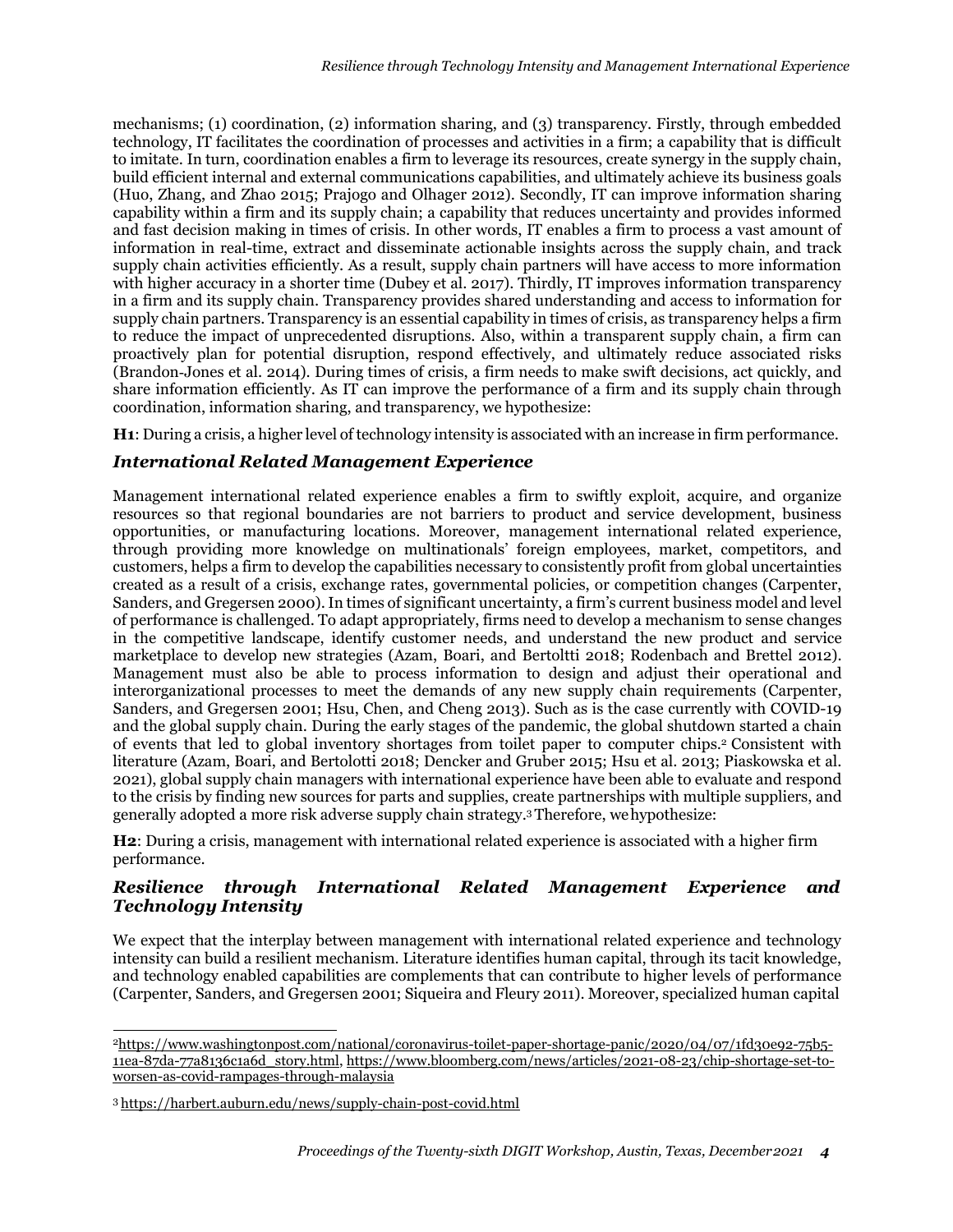is a necessity today given the evolution of globally integrated business models arising out of the internet and digitization technology eras. As such, the international experience of a firm's management is critical for processing and analyzing information from multiple cultures and for effectively overseeing business operations across the globe (Dyke, Fischer, and Reuber 1992; Hsu, Chen, and Cheng 2013). However, technology is just as important; without an appropriate technological infrastructure and applications, management may not be able to capture and access appropriate information, analyze that information to inform actionable insights, and implement change within a firm and its global supply chain, especially in limited time frames (Brandon‐Jones et al. 2014; Prajogo and Olhager 2012). This, we argue, is especially the case during times of crisis. In sum, we hypothesize:

**H3:** *Technology intensity and international related management experience complement each other for higher performance during a crisis*.

Hypotheses 1-3 are illustrated in the research model found in Appendix A, Figure A1.

## **Methodology**

### *Data and Variables*

The primary data for this study comes from a survey conducted during the COVID-19 crisis by a reputable international financial institution with a worldwide presence, on European firms across three countries (Belgium, Netherlands, and Luxembourg). Examining these contiguous neighbors (Netherlands and Luxembourg) can lead to new insight on the role of technology and management experience in organizational performance for an appropriate response during acute stages of a crisis. Belgium has one of the most globalized and advanced logistics infrastructures as is among the top six countries based on the logistics performance index (Van Steenkiste 2020). Netherlands and Luxembourg match well with Belgium and contribute to the study as Netherlands is Belgium's third largest import and export trading partner. Also, Netherlands and Belgium are among Luxembourg's top four trading partners (WITS 2020).

Table 1 lists our study variables. The dependent variable in our study is firm sales during the COVID-19 crisis in 2020 (*LTotSales*). Technology intensity (*TechIntst*) reflects the level of technologies used in product and service planning, procurement, and supplier chain management. International related management experience represents the experience of a high-level manager within a multinational or prominent firm (*MgmtIntExp*). We control for firm size by using number of employees (*NoOfEmpl*) and firm enterprise size (*MultiEstSz*). We use *manufacturing* and *retail* dummies to control for firm industry sectors. We control for the international supply chain through the percentage of domestic supply (*DomSupPerc*) and international market (*IntMkt*) as global supply chains were critically impacted during the COVID-19 pandemic. Research and development investment (*LR&DInvt*) and competition intensity (*CompIntst*) variables control for competition and R&D investment. Table 2 provides the descriptive statistics and correlation amongst variables. All correlations above the absolute value of 0.1 are significant at the 0.01 level. The correlation between total sales (*LTotSales*) as the dependent variable and technology intensity (*TechIntst*) as the independent variable is 0.39. However, since the value of VIF test is 1.35 at the highest, multicollinearity should not be a concern (Wooldridge 2016). A detailed description of variables is available in Appendix B, Table B1.

| <b>Table 1. Description of Variables</b>                                                        |                                                                                 |  |  |  |  |  |
|-------------------------------------------------------------------------------------------------|---------------------------------------------------------------------------------|--|--|--|--|--|
| Variable                                                                                        | Description                                                                     |  |  |  |  |  |
| Logarithm of Total Sales                                                                        | The logarithm of firm total sales in dollars during 2020.                       |  |  |  |  |  |
| (LTotSales)                                                                                     |                                                                                 |  |  |  |  |  |
| <b>Technology Intensity</b>                                                                     | It demonstrates the level of technology that exists within a firm supply chain, |  |  |  |  |  |
| (TechIntst)                                                                                     | planning product/service provision, and procurement management.                 |  |  |  |  |  |
| Management International If top management has prior experience in a multinational firm or in a |                                                                                 |  |  |  |  |  |
| <b>Related Experience</b><br>prominent firm: $1 = Yes$ ; $0 = No$ .                             |                                                                                 |  |  |  |  |  |
| (MgmtIntExp)                                                                                    |                                                                                 |  |  |  |  |  |
| Multi-Established Size                                                                          | The size of the multi-establishment firm.                                       |  |  |  |  |  |
| (MultiEstSz)                                                                                    |                                                                                 |  |  |  |  |  |
| Logarithm of R&D                                                                                | The logarithm of total monetary amount spent on research and development        |  |  |  |  |  |
| Investment (LR&DInvt)                                                                           | in 2019.                                                                        |  |  |  |  |  |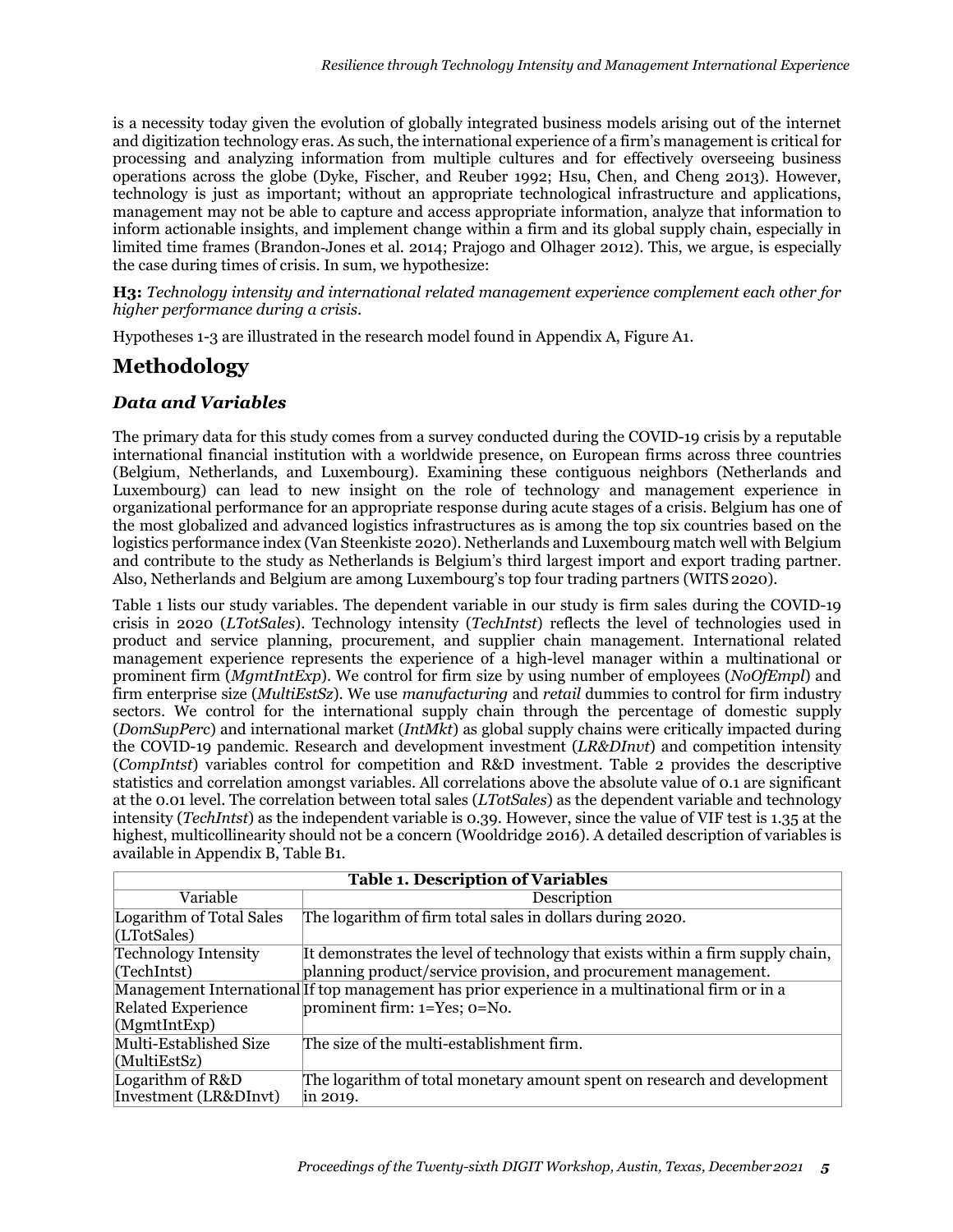| Competition Intensity       | The square number of firm competitors in million.                             |
|-----------------------------|-------------------------------------------------------------------------------|
| $\Gamma$ (CompIntst)        |                                                                               |
| Domestic Supply             | The percentage of firm supply of raw materials, inputs, and finished goods    |
|                             | Percentage (DomSupPerc) purchased from domestic sources in 2020.              |
| Number of Employees         | The total number of firm full-time employees in thousands.                    |
| (NoOFEmpl)                  |                                                                               |
| <b>International Market</b> | If firm is operating and selling its products or services in an international |
| [IntMkt]                    | market: $1 = Yes$ ; $0 = No$ .                                                |
| Service Sector (Svc)        | If firm sector type is service: $1 = Yes$ ; $0 = No$ .                        |
| Retail Sector (Retail)      | If firm sector type is retail: $1 = Yes$ ; $0 = No$ .                         |

| Table 2. Descriptive Statistics and Correlation Matrix (n= 1,287) |       |             |                |              |         |                         |                 |         |         |      |                                       |   |                 |    |
|-------------------------------------------------------------------|-------|-------------|----------------|--------------|---------|-------------------------|-----------------|---------|---------|------|---------------------------------------|---|-----------------|----|
|                                                                   | Mean  | $_{\rm SD}$ |                | Min Max      | 1       | $\overline{2}$          | 3               | 4       | 5       | 6    |                                       | 8 | 9               | 10 |
| <b>LTotSales</b>                                                  | 15.07 | 1.70        | 9              | 21           | 1.00    |                         |                 |         |         |      |                                       |   |                 |    |
| TechIntst                                                         | 4.32  | 1.80        | $\overline{2}$ | 8            | 0.39    | 1.00                    |                 |         |         |      |                                       |   |                 |    |
| MgmtIntExp                                                        | 0.35  | 0.48        | $\Omega$       | 1            | 0.17    | 0.16                    | 1.00            |         |         |      |                                       |   |                 |    |
| MultiEstSz                                                        | 8.14  | 53.35       | 1              | 996          | 0.14    | 0.05                    | 0.02            | 1.00    |         |      |                                       |   |                 |    |
| LR&DInvt                                                          | 3.99  | 5.44        | $\mathbf{O}$   | 17           | 0.28    | 0.25                    | 0.13            | 0.01    | 1.00    |      |                                       |   |                 |    |
| CompIntst                                                         | 0.91  | 2.14        | $\Omega$       | 28           | $-0.11$ | $-0.09$ -0.04           |                 | 0.00    | $-0.09$ | 1.00 |                                       |   |                 |    |
| DomSup                                                            | 53.88 | 38.71       | $\Omega$       | 100          | $-0.20$ |                         | $-0.19$ $-0.10$ | 0.00    | $-0.13$ | 0.06 | 1.00                                  |   |                 |    |
| NoOfEmpl                                                          | 0.06  | 0.38        | $\Omega$       | 12           | 0.27    | 0.13                    | 0.03            | 0.07    | 0.13    |      | $-0.02$ $-0.01$ 1.00                  |   |                 |    |
| IntMkt                                                            | 0.23  | 0.42        | $\Omega$       | 1            | 0.30    | 0.16                    | 0.15            | $-0.01$ | 0.30    |      | $-0.02$ $-0.21$                       |   | $0.11\,$   1.00 |    |
| Svc                                                               | 0.41  | 0.49        | $\Omega$       | $\mathbf{1}$ | 0.07    | $-0.07$                 | 0.05            | $-0.01$ | $-0.05$ | 0.08 | $0.04$ -0.02 -0.07 1.00               |   |                 |    |
| Retail                                                            | 0.19  | 0.40        | $\Omega$       |              |         | $-0.15$ $-0.06$ $-0.12$ |                 | 0.08    | $-0.21$ |      | $0.03$   0.05   -0.05   -0.20   -0.38 |   |                 |    |

Note: all correlations above the absolute value of 0.1 are significant at the 0.01 level.

### *Estimation Equation*

We estimate the following ordinary least squares (OLS) specification in our analysis (Wooldridge 2016):  $Y_i = X_i \beta + \varepsilon_i$  (1),

where *Y* represents the dependent variable (logarithm of the total sales), *X* represents a vector of an independent or control variable, such as technology intensity or competition intensity, and β is a vector of parameters to be estimated, and ε is the error term associated with each observation *i*. The result of Breusch-Pagan and White's test led to the rejection of the null hypothesis. Therefore, in the presence of heteroscedasticity, we use robust regression to estimate our models. Multicollinearity was calculated using variance inflation factor (VIF), which showed a value of less than 1.5 across all models. Therefore, multicollinearity should not be a concern. Additionally, TechIntst was mean-centered prior to calculating the interaction terms (Wooldridge 2016). A set of additional analyses were conducted for robustness checks and further insights.

## **Results**

The first two columns in Table 3 show the estimation results for direct and interaction effects of *TechIntst*  and *MgmtIntExp* on *LTotSales*. Column 1 shows that *TechIntst* (Table 3, column 1*, β= 0.263, p<0.01*) and *MgmtIntExp* (Table 3, column 1*, β= 0.206, p<0.05*) have positive and significant direct effect on *LTotSales*. **Therefore, hypotheses H1 and H2 are supported** suggesting a higher level of technology intensity and having a top manager with prior international related experience are associated with an increase in performance during a crisis. Column 2 shows the result for the interaction effect. The interaction effect of *TechIntst* and *MgmtIntExp* is significant and positive on *LTotSales* (Table 3, column 2*, β= 0.186, p<0.05*). **The result supports hypothesis H<sub>3</sub>** and suggests that management with international related experience complement technology for a higher level of performance during a crisis. We perform a robustness check to examine if this complementarity contributes to differential performance impacts among firms by comparing pre-crisis and crisis stages. Columns 3 and 4 show the interaction effect of *TechIntst* and *MgmtIntExp* for the sample of firms that improved sales during the COVID-19 crisis as compared to 2019 and the sample of firms where sales declined or remained the same. To test whether the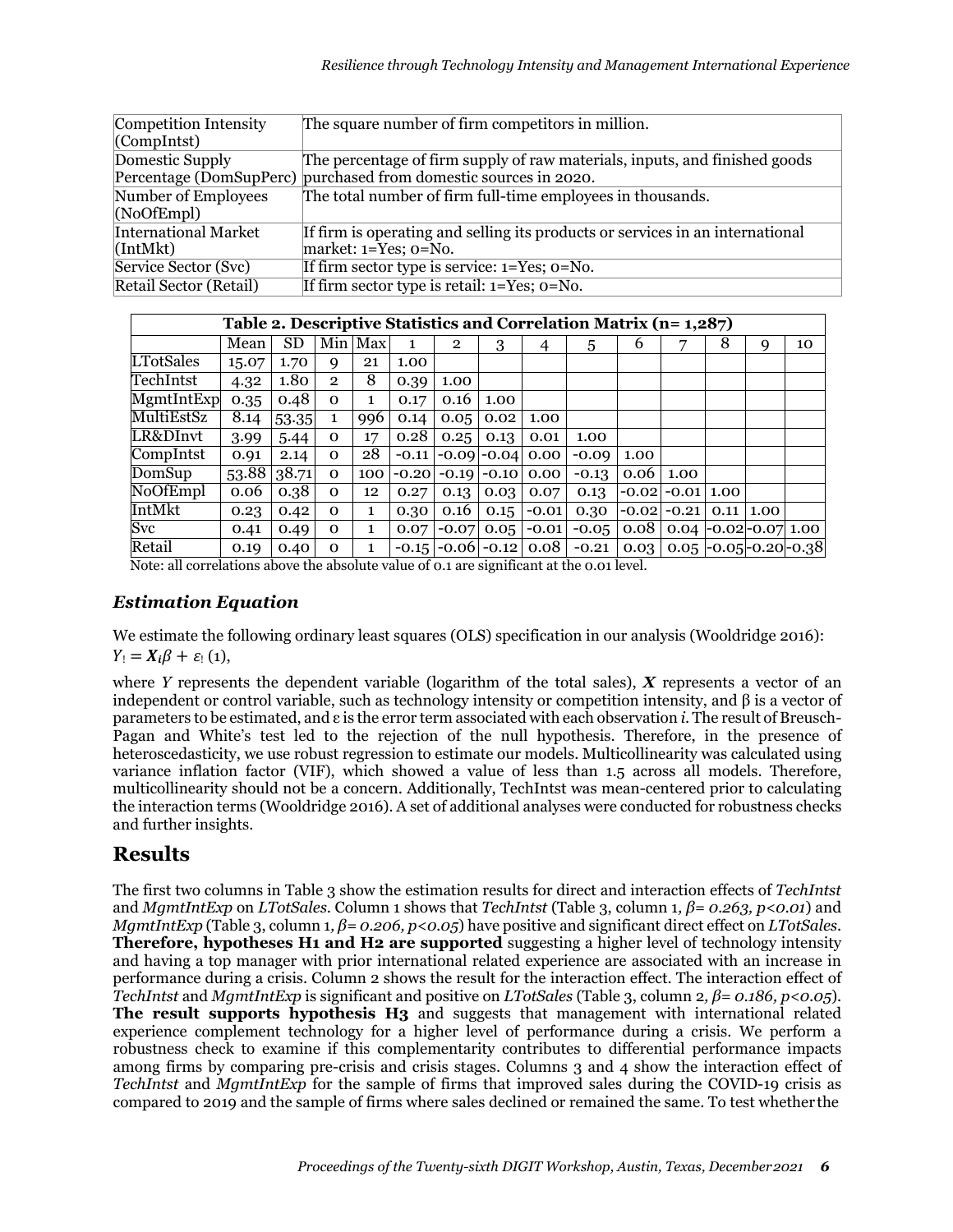interaction coefficients are comparable, we followed McDowell (2005) and multiplied *TechIntst*×*MgmtIntExp* with *Sales Growth* as a dummy variable to create a three-way interaction term. We then performed a Wald test which gave us a significant value. Therefore, the interaction coefficients in columns 3 and 4 are comparable. Columns 3 and 4 show that the interaction of *TechIntst* and *MgmtIntExp*  has a significant and positive impact on total sales for the sample of firms that improved their sales level during the COVID-19 crisis as compared to 2019. While the interaction is not significant for the sample of firms that their sales decreased or remained the same during the COVID-19 crisis. Therefore, the results of the robustness check support the complementarity between technology and international related management experience and how this complementarity can contribute to differential performance impacts among firms during a crisis. Table B2 in Appendix B provides detailed estimation results for baseline models. Also, figure B1 in Appendix B shows the interaction of international related management experience and technology intensity on total sales.

| <b>Table 3. Direct and Interaction Effects</b> |                                                                     |                                 |                                        |                     |  |  |  |  |
|------------------------------------------------|---------------------------------------------------------------------|---------------------------------|----------------------------------------|---------------------|--|--|--|--|
|                                                |                                                                     |                                 |                                        | $\left(4\right)$    |  |  |  |  |
| Variables                                      | Direct Effect                                                       | Interaction Effect Sales Growth |                                        | Sales Decline/Same  |  |  |  |  |
| DV: Log of Total Sales (LTotSales)             |                                                                     |                                 |                                        |                     |  |  |  |  |
| TechIntst                                      | $\left 0.263***(0.024)\right 0.254***(0.024)\right 0.154***(0.032)$ |                                 |                                        | $0.258***(0.030)$   |  |  |  |  |
| MgmtIntExp                                     | <b>0.206**(0.087)</b> $\vert$ 0.204**(0.088) $\vert$ 0.145(0.134)   |                                 |                                        | $0.243^{**}(0.108)$ |  |  |  |  |
| TechIntst×MgmtIntExp                           |                                                                     |                                 | $[0.186^{**}(0.092)0.227^{**}(0.094)]$ | 0.136(0.137)        |  |  |  |  |
| <b>Control Variables</b>                       | All included                                                        | All included                    | All included                           | All included        |  |  |  |  |
| <b>Observations</b>                            | 1,287                                                               | 1,287                           | 334                                    | 953                 |  |  |  |  |
| R-Squared<br>.                                 | 0.309                                                               | 0.316                           | 0.493                                  | 0.313               |  |  |  |  |

Note: This table is parsimonious. Robust standard errors in parentheses. \*\*\* p<0.01, \*\* p<0.05, \* p<0.1

#### *Domestic versus International Supply and Market and Sectors Comparison*

We conducted an explorative examination to see if the impact of technology intensity and international related management experience varies based on the scope of a market (domestic market versus international market) and supply dependency (dependent on a domestic supply versus international supply). The first two columns in Table 4 show the estimation results for firms with more dependency (more than 50 percent) on a domestic supply versus firms with more dependency on an international supply. We performed the Wald-test to verify that the interaction coefficients in columns 1 and 2 are comparable. The results in columns 1 and 2 shows that the interaction of *TechIntst* and *MgmtIntExp* for firms that have more dependency on a domestic supply is not significant; while it is significant and positive for firms that have more dependency on an international supply. Additionally, Columns 3 and 4 in Table 4 show the results of the estimations for firms that operate and sell their products or services in a domestic market versus firms that operate internationally. The results in columns 3 and 4 show that the interaction of *TechIntst* and *MgmtIntExp* for firms that are operating internationally is more significant and greater as compared to firms that operate in a domestic market. We also compared the interaction term across manufacturing, retail, and service firms. The results in Table 5 show that the interaction of *TechIntst* and *MgmtIntExp* is more significant and greater for service firms as compared to manufacturing and retailfirms.

| Table 4. Domestic versus International Supply and Market |              |                                                                                       |                   |                                                                           |  |  |  |  |
|----------------------------------------------------------|--------------|---------------------------------------------------------------------------------------|-------------------|---------------------------------------------------------------------------|--|--|--|--|
|                                                          |              | $\left\lfloor 2 \right\rfloor$                                                        | 3.                | (4)                                                                       |  |  |  |  |
| Variables                                                |              |                                                                                       |                   | Domestic Supply International Supply Domestic Market International Market |  |  |  |  |
| DV: Log of Total Sales (LTotSales)                       |              |                                                                                       |                   |                                                                           |  |  |  |  |
| TechIntst                                                |              | $\vert 0.240^{***} (0.034) \vert 0.260^{***} (0.036) \vert 0.194^{***} (0.025) \vert$ |                   | $0.288***(0.059)$                                                         |  |  |  |  |
| MgmtIntExp                                               | 0.140(0.117) | $0.244*(0.131)$                                                                       | 0.095(0.088)      | $0.432**$ (0.190)                                                         |  |  |  |  |
| TechIntst×MgmtIntExp                                     | 0.127(0.121) | $0.222**$ $(0.109)$                                                                   | $0.182**$ (0.087) | $0.302***(0.100)$                                                         |  |  |  |  |
| <b>Control Variables</b>                                 | All included | All included                                                                          | All included      | All included                                                              |  |  |  |  |
| Observations                                             | 691          | 596                                                                                   | 998               | 289                                                                       |  |  |  |  |
| R-Squared                                                | 0.310        | 0.322                                                                                 | 0.359             | 0.317                                                                     |  |  |  |  |

Note: This table is parsimonious. Robust standard errors in parentheses. \*\*\* p<0.01, \*\* p<0.05, \* p<0.1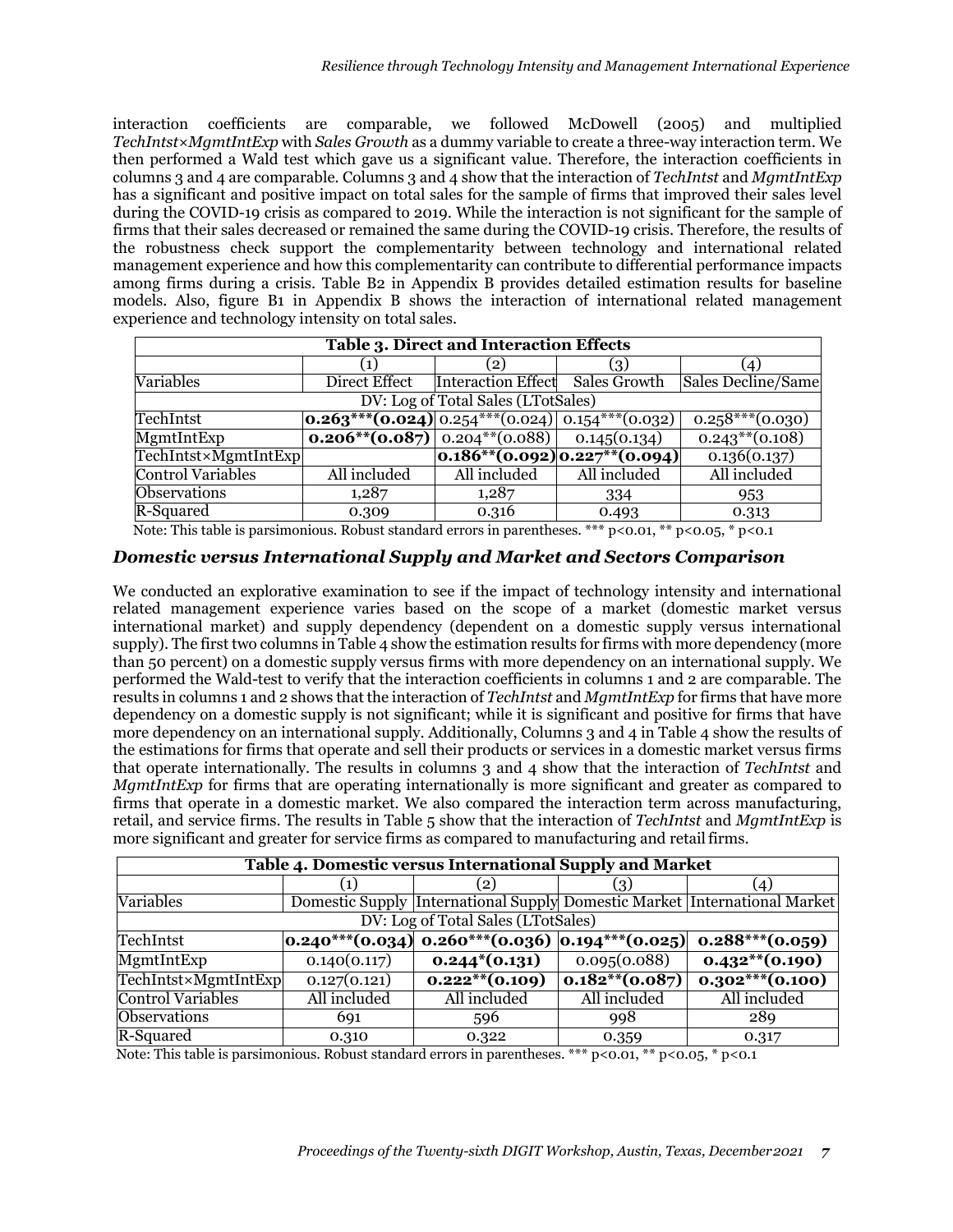| <b>Table 5. Industry Sectors Comparison</b>                              |                    |                                      |              |  |  |  |
|--------------------------------------------------------------------------|--------------------|--------------------------------------|--------------|--|--|--|
|                                                                          | 1)                 | $\mathbf{2}$                         | 31           |  |  |  |
| Variables                                                                | Service            | Manufacturing                        | Retail       |  |  |  |
| TechIntst                                                                | $0.191***$ (0.042) | $ 0.268***(0.037) 0.095*(0.055) $    |              |  |  |  |
| MgmtIntExp                                                               | $-0.043(0.137)$    | $0.283$ ** $(0.128)$ 0.204 $(0.277)$ |              |  |  |  |
| TechIntst×MgmtIntExp <b>0.390***(0.110)</b> 0.239**(0.103) -0.112(0.236) |                    |                                      |              |  |  |  |
| <b>Control Variables</b>                                                 | All included       | All included                         | All included |  |  |  |
| <b>Observations</b>                                                      | 505                | 515                                  | 267          |  |  |  |
| R-Squared                                                                | 0.408              | 0.440                                | 0.208        |  |  |  |

Note: This table is parsimonious. Robust standard errors in parentheses.

## **Theoretical Contribution, Conclusion and Future Work**

Our study makes several contributions to the extant literature. Firstly, our study contributes to the management and information systems literature, extending the prior work on the role of technology (Dong, Xu, and Zhu 2009; Gu, Yang, and Huo 2021; Rai, Patnayakuni, and Seth 2006) and management experience (Hsu, Chen, Cheng 2013; Piaskowska et al. 2021; Rodenbach and Brettel 2012) and that these factors can combine to build a resilient mechanism in times of crisis (Wong et al. 2020). Secondly, our study provides empirical evidence on the role of technology and international related management experience in times of extreme uncertainty.

Our results provide evidence of how international related management experience and technology intensity complement each other to build resiliency and impact the firm performance. We find that management with international related experience and technology intensity have positive direct and complementary effects on the performance of a firm during the COVID-19 crisis. Additionally, we find that firms that improved their sales as compared to pre-COVID-19 time were able to harness the advantages offered through these complements. Moreover, their complementarity has a greater impact on the performance of a firm that is operating and selling products or services internationally, has more dependency on international supplies, and service firms. In sum, our study provides insight into the complementarity of management experience and technology factors and their roles in building resiliency and contribution to organizational performance, especially during times of crisis. Still, other organizational complements such as company culture, strategy, and top management commitment can influence the effectiveness of organizational capabilities and how changes are taking place. Future research should examine the impact of these factors and other complements. In future work, we will examine the role of production technology in the manufacturing sector and how international related management experience can complement production-level IT capabilities.

## **References**

- Annarelli, A., and Nonino, F. 2016. "Strategic and Operational Management of Organizational Resilience: Current State of Research and Future Directions," *Omega* (62:C), pp. 1-18.
- Azam, A., Boari, C., and Bertolotti, F. 2018. "Top Management Team International Experience and Strategic Decision-Making," *Multinational Business Review* (26:1), pp. 1-40.
- Bouquet, C., Morrison, A., and Birkinshaw, J. 2009. "International Attention and Multinational Enterprise Performance," *Journal of International Business Studies* (40:1), pp. 108-131.
- Brandon‐Jones, E., Squire, B., Autry, C. W., and Petersen, K. J. 2014. "A Contingent Resource‐Based Perspective of Supply Chain Resilience and Robustness," *Journal of Supply Chain Management*   $(50:3)$ , pp.  $55-73$ .
- Carpenter, M. A., Sanders, W., and Gregersen, H. B. 2000. "International Assignment Experience at the Top Can Make a Bottom‐Line Difference," *Human Resource Management* (39:3), pp. 277-285.
- Carpenter, M. A., Sanders, W. G., and Gregersen, H. B. 2001. "Bundling Human Capital with Organizational Context: The Impact of International Assignment Experience on Multinational Firm Performance and CEO Pay," *Academy of Management Journal* (44: 3), pp. 493-511.
- Chou, T. C., Chang, P. L., Cheng, Y. P., and Tsai, C. T. 2007. "A Path Model Linking Organizational Knowledge Attributes, Information Processing Capabilities, and Perceived Usability," *Information and Management* (44:4), pp. 408-417.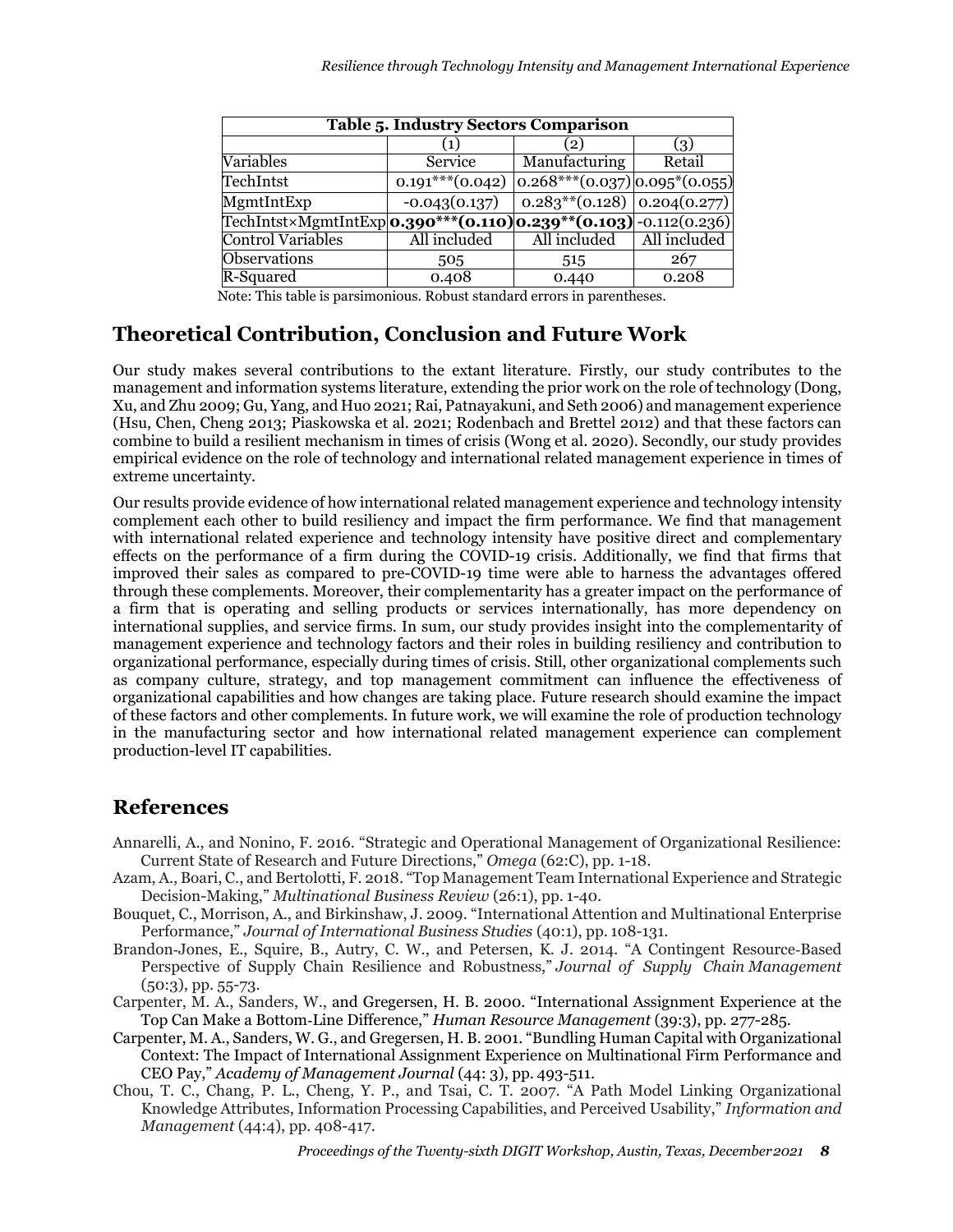- Dencker, J. C., and Gruber, M. 2015. "The Effects of Opportunities and Founder Experience on New Firm Performance," *Strategic Management Journal* (36:7), pp. 1035-1052.
- Dong, S., Xu, S.X., and Zhu, K. 2009. "Research Note -Information Technology in Supply Chains: The Value of IT-Enabled Resources under Competition," *Information Systems Research (20*:1), pp. 18-32.
- Dubey, R., Gunasekaran, A., Childe, S. J., Papadopoulos, T., Blome, C., and Luo, Z. 2017. "Antecedents of Resilient Supply Chains: An Empirical Study," *IEEE Transactions on Engineering Management*  (66:1), pp. 8-19.
- Dyke, L. S., Fischer, E. M., and Reuber, A. R. 1992. "An Inter-Industry Examination of the Impact of Owner Experience on Firm Performance," *Journal of Small Business Management* (30:4), pp. 72-87.
- Gu, M., Yang, L., and Huo, B. 2021. "The Impact of Information Technology Usage on Supply Chain Resilience and Performance: An Ambidexterous View," *International Journal of Production Economics* (232:C), pp. 1-13.
- Hsu, W. T., Chen, H. L., and Cheng, C. Y. 2013. "Internationalization and Firm Performance of SMEs: The Moderating Effects of CEO Attributes," *Journal of World Business* (48:1), pp. 1-12.
- Huo, B., Zhang, C., and Zhao, X. 2015. "The Effect of IT and Relationship Commitment on Supply Chain Coordination: A Contingency and Configuration Approach," *Information and Management* (52:6), pp. 728-740.
- International Trade Administration. 2020. "Belgium Country Commercial Guide," *Retrieved from* https:/[/www.trade.gov/knowledge-product/belgium-market.](http://www.trade.gov/knowledge-product/belgium-market)
- Ivanov, D. 2020. "Viable Supply Chain Model: Integrating Agility, Resilience and Sustainability Perspectives: Lessons From and Thinking Beyond the COVID-19 Pandemic," *Annals of Operations Research*, pp. 1-21.
- Joseph, J., and Gaba, V. 2020. "Organizational Structure, Information Processing, and Decision-Making: A Retrospective and Road Map for Research," *Academy of Management Annals* (14:1), pp. 267-302.
- Kumar, A., Luthra, S., Mangla, S. K., and Kazançoğlu, Y. 2020. "COVID-19 Impact on Sustainable Production and Operations Management," *Sustainable Operations and Computers* (2:1), pp. 1-7.
- McDowell, A. 2005. "Testing the Equality of Regression Coefficients Across Independent Areas," *Retrieved from* [http://www.stata.com/support/faqs/statistics/test-equality-of-coefficients.](http://www.stata.com/support/faqs/statistics/test-equality-of-coefficients)
- Nielsen, S. 2010. "Top Management Team Internationalization and Firm Performance," *Management International Review* (50:2), pp. 185-206.
- Piaskowska, D., Trojanowski, G., Tharyan, R., and Ray, S. 2021. "Experience Teaches Slowly: Non‐linear Effects of Top Management Teams'International Experience on Post‐acquisition Performance," *British Journal of Management*, pp. 1-29.
- Prajogo, D., and Olhager, J. 2012. "Supply Chain Integration and Performance: The Effects of Long-Term Relationships, Information Technology and Sharing, and Logistics Integration," *International Journal of Production Economics* (135:1), pp. 514-522.
- Premkumar, G., Ramamurthy, K., and Saunders, C. S. 2005. "Information Processing View of Organizations: An Exploratory Examination of Fit in the Context of Interorganizational Relationships," *Journal of Management Information Systems* (22:1), pp. 257-294.
- Rai, A., Patnayakuni, R., and Seth, N. 2006. "Firm Performance Impacts of Digitally Enabled Supply Chain Integration Capabilities," *MIS Quarterly* (30:2), pp. 225-246.
- Rodenbach, M., and Brettel, M. 2012. "CEO Experience as Micro‐Level Origin of Dynamic Capabilities," *Management Decision* (50:4), pp. 611-634.
- Sawalha, I. H. S. 2015. "Managing Adversity: Understanding Some Dimensions of Organizational Resilience," *Management Research Review* (38:4), pp. 346-366.
- Siqueira, A. C. O., and Fleury, M. T. L. 2011. "Complementarities of Human Capital and Information Technology: Small Businesses, Emerging Economy Context and the Strategic Role of Firm Resources," *Technology Analysis and Strategic Management* (23:6), pp. 639-653.
- Smith, K. G., Grimm, C. M., Gannon, M. J., and Chen, M. J. 1991. "Organizational Information Processing, Competitive Responses, and Performance in the US Domestic Airline Industry," *Academy of Management Journal* (34:1), pp. 60-85.
- Swafford, P. M., Ghosh, S., and Murthy, N. 2008. "Achieving Supply Chain Agility Through IT Integration and Flexibility," *International Journal of Production Economics* (116:2), pp. 288-297.
- Tuanmat, T. Z., and Smith, M. 2011. "The Effects of Changes in Competition, Technology and Strategy on Organizational Performance in Small and Medium Manufacturing Companies," *Asian Review of Accounting* (19:3), pp. 208-220.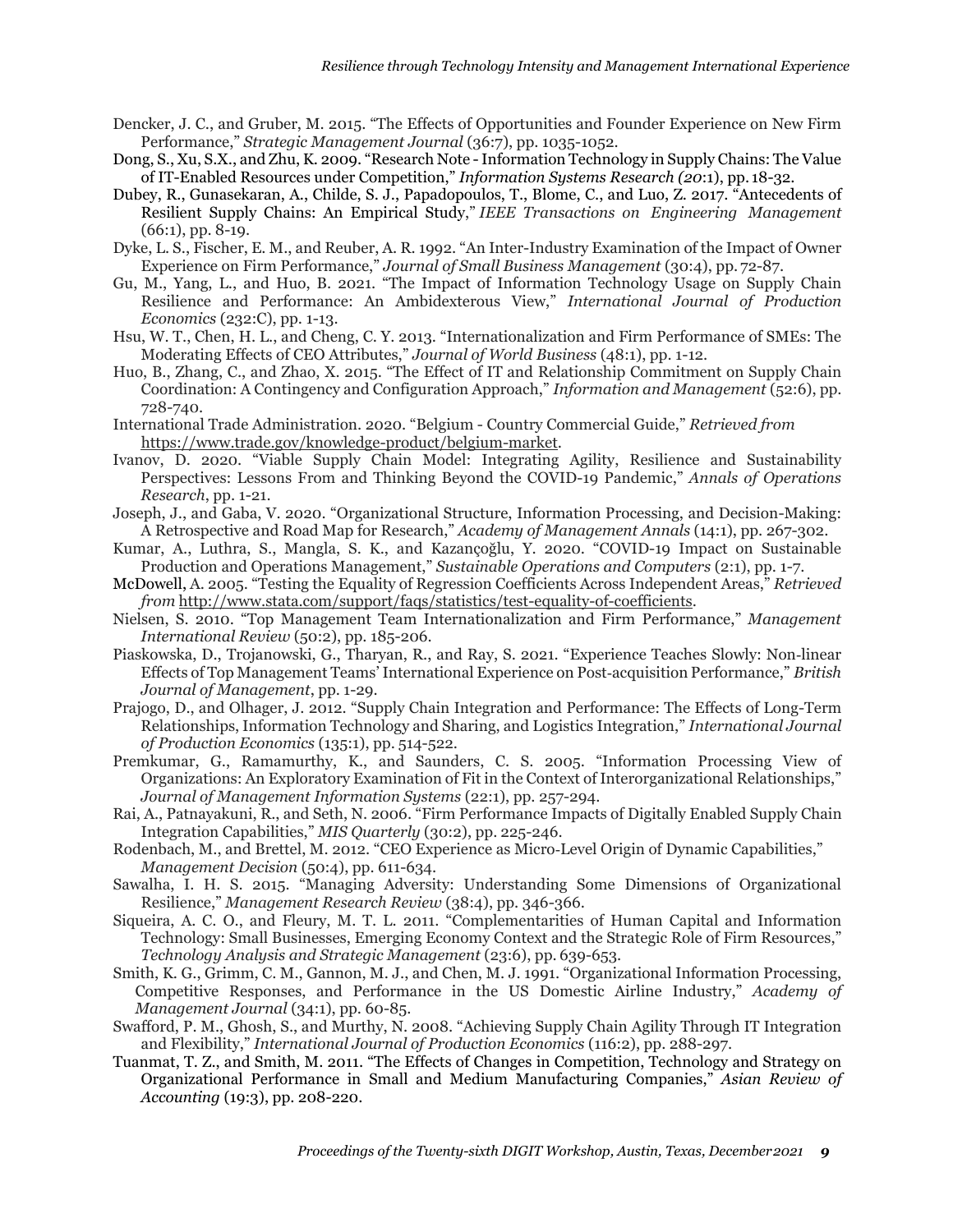Van Steenkiste, P. 2020. "2020 Investment Climate Statements: Belgium," *Retrieved from* https:/[/www.state.gov/reports/2020-investment-climate-statements/belgium.](http://www.state.gov/reports/2020-investment-climate-statements/belgium)

- Vogus, T. J., and Sutcliffe, K. M. 2007. "Organizational Resilience: Towards a Theory and Research Agenda," *2007 IEEE International Conference on Systems, Man and Cybernetics*, pp. 3418-3422.
- Wong, C. W., Lirn, T. C., Yang, C. C., and Shang, K. C. 2020. "Supply Chain and External Conditions Under Which Supply Chain Resilience Pays: An Organizational Information Processing Theorization," *International Journal of Production Economics* (226:C), pp. 1-11.

Wooldridge, J. M. 2016. *Introductory Econometrics: A Modern Approach*, Nelson Education.

## **Appendix**

#### *Appendix A: Research Model*

Figure A1 shows our research model. In the first two hypotheses, we examine the direct effects of technology intensity and international related management experience on firm performance. In the third hypothesis, we examine the interaction effect of technology intensity with international related management experience on firm performance.



**Figure A1. Research Model**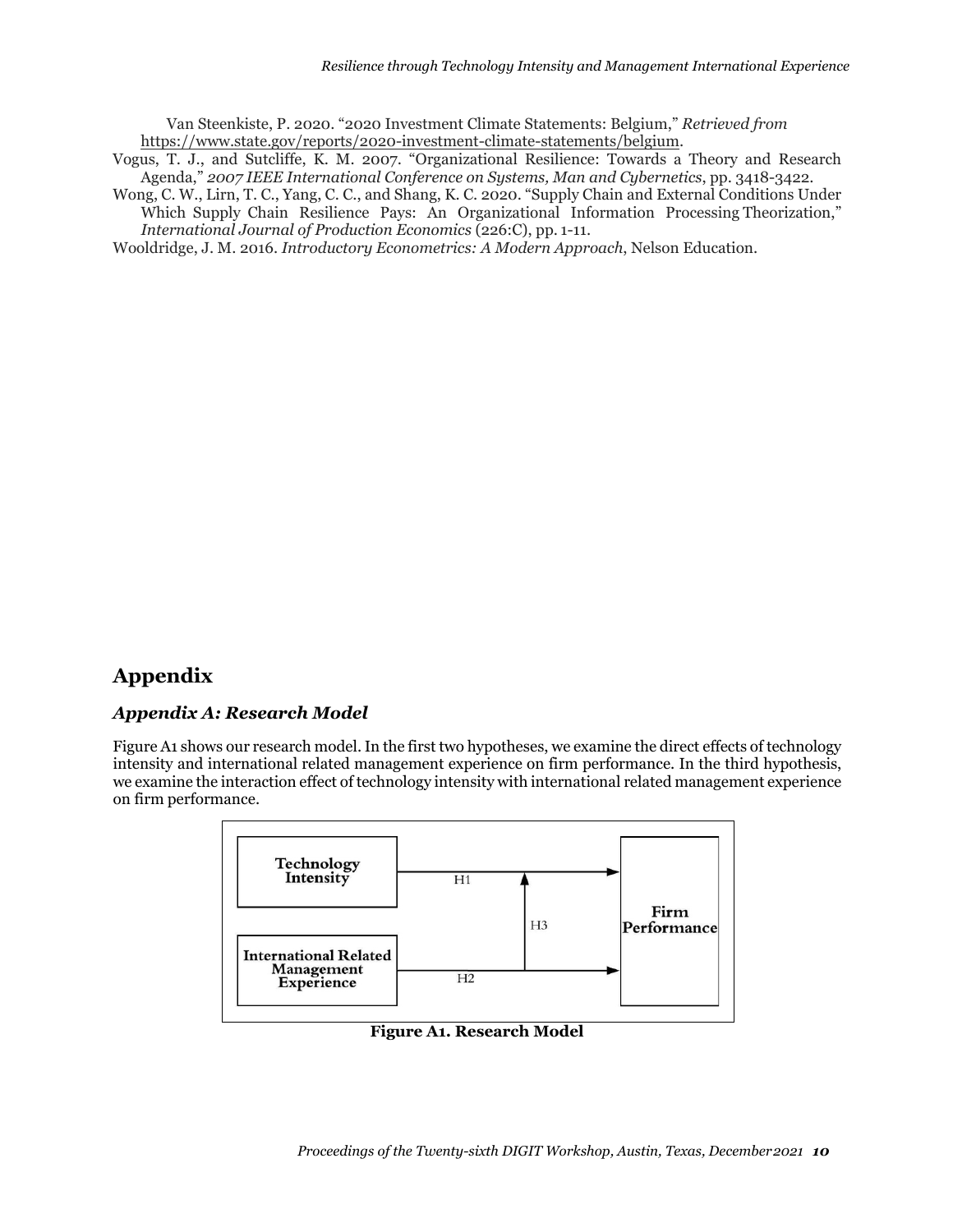## *Appendix B: Description of Variables and Estimation Results*

#### **Description of Variables**

Table B1 provides a detailed description of our study variables.

| <b>Table B1. Description of Variables</b>                            |                                                                                                                                                                                                                                                                                                                                                                                                                                                                                                                                                                                                                                                                       |  |  |  |  |  |  |
|----------------------------------------------------------------------|-----------------------------------------------------------------------------------------------------------------------------------------------------------------------------------------------------------------------------------------------------------------------------------------------------------------------------------------------------------------------------------------------------------------------------------------------------------------------------------------------------------------------------------------------------------------------------------------------------------------------------------------------------------------------|--|--|--|--|--|--|
| Variable                                                             | Description                                                                                                                                                                                                                                                                                                                                                                                                                                                                                                                                                                                                                                                           |  |  |  |  |  |  |
| Logarithm of Total Sales<br>(LTotSales)                              | The logarithm of firm total sales in dollars in 2020.                                                                                                                                                                                                                                                                                                                                                                                                                                                                                                                                                                                                                 |  |  |  |  |  |  |
| <b>Technology Intensity</b><br>(TechIntst)                           | It demonstrates the level of technology that exists within a firm supply chain.<br>More advanced technologies demonstrate a higher intensity. This variable is<br>measured through two questions (Each question score varies from 1 to 4): 1.<br>What is the main technology used by this firm for planning product/service<br>provision (From handwritten processes to enterprise resource planning or<br>other organizational integration systems)? 2. What is this firm's main<br>technology to manage procurement and suppliers' chain (From manual<br>process to E-procurement, electronic order integrated, or specialized supply<br>chain management systems)? |  |  |  |  |  |  |
| Management International<br><b>Related Experience</b><br>(MgmthbExp) | It shows the prior international experience of top management in the same<br>sector. This variable is measured through a question: Does the top manager<br>have previous experience working in a multinational firm or in a prominent<br>firm in this sector? Coding scheme: $1 = Yes$ ; $0 = No$ .                                                                                                                                                                                                                                                                                                                                                                   |  |  |  |  |  |  |
| Multi-Established Size<br>(MultiEstSz)                               | The size of the multi-establishment firm (The value for a single firm is 1).                                                                                                                                                                                                                                                                                                                                                                                                                                                                                                                                                                                          |  |  |  |  |  |  |
| Logarithm of R&D<br>Investment (LR&DInvt)                            | The logarithm of the total monetary amount spent on research and<br>development activities, either in-house or contracted with other companies in<br>2019.                                                                                                                                                                                                                                                                                                                                                                                                                                                                                                            |  |  |  |  |  |  |
| Competition Intensity<br>(CompIntst)                                 | The square number of competitors of the firm in million. Higher values show<br>more intense competition.                                                                                                                                                                                                                                                                                                                                                                                                                                                                                                                                                              |  |  |  |  |  |  |
| Domestic Supply<br>Percentage (DomSupPerc)                           | The percentage of the firm's supply of raw materials, inputs, and finished<br>goods were purchased from domestic sources in 2020.                                                                                                                                                                                                                                                                                                                                                                                                                                                                                                                                     |  |  |  |  |  |  |
| Number of Employees<br>(NoOfEmpl)                                    | The total number of firm's full-time employees in thousands.                                                                                                                                                                                                                                                                                                                                                                                                                                                                                                                                                                                                          |  |  |  |  |  |  |
| International Market<br>[IntMkt]                                     | If the firm is operating and selling its products or services in an international<br>market. Coding scheme: 1=Yes; o=No.                                                                                                                                                                                                                                                                                                                                                                                                                                                                                                                                              |  |  |  |  |  |  |
| Service Sector (Svc)                                                 | If the firm sector type is service. Coding scheme: 1=Yes; 0=No.                                                                                                                                                                                                                                                                                                                                                                                                                                                                                                                                                                                                       |  |  |  |  |  |  |
| Retail Sector (Retail)                                               | If the firm sector type is retail. Coding scheme: 1=Yes; 0=No.                                                                                                                                                                                                                                                                                                                                                                                                                                                                                                                                                                                                        |  |  |  |  |  |  |

#### **Estimation Results for the Baseline Model and Interaction Plot**

Table B2 provides the estimation results for our baseline models. The control variables are in the expected direction. For instance, competition intensity has a negative effect on the total sales; confirming our conjecture that a higher intensity in competition leads to more negative consequences on the performance of firms. Also, firm size has a positive impact on total sales. Moreover, international supply chain indicators have positive impacts on total sales. Figure B1 provides the interaction plot between technology intensity and international related management experience variables.